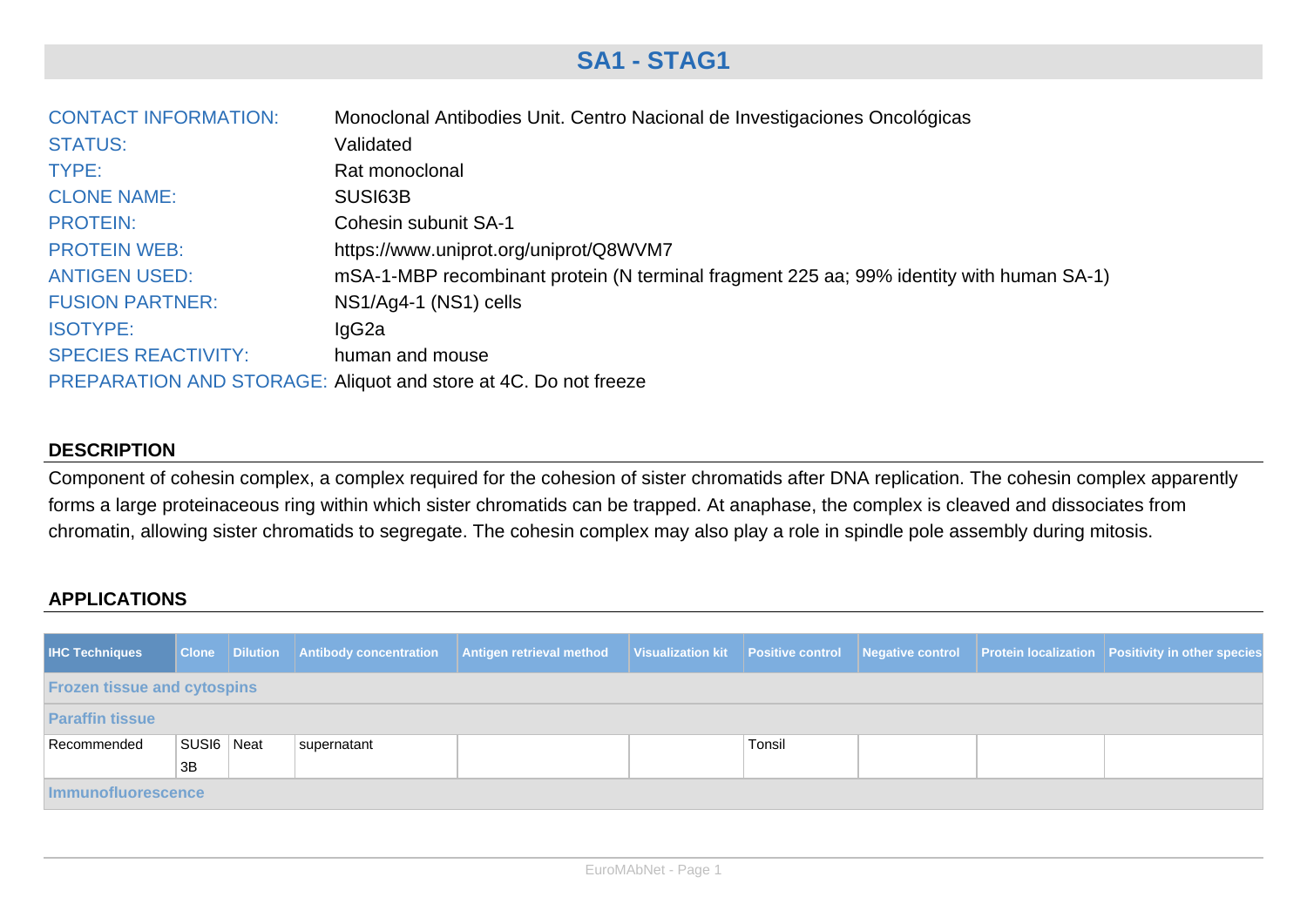| . Re<br>naec | and the contract of the contract of the<br>USI6<br>$\sim$ | Nea | natant<br><b>SUIP</b> |  |  |  |
|--------------|-----------------------------------------------------------|-----|-----------------------|--|--|--|
|              | 3B                                                        |     |                       |  |  |  |



**SUSI63B mAb can be used to detect SA-1 protein in human paraffin tissues**



 $20 \mu m$ 

**SUSI63B mAb can be used to detect SA-1 protein by immunofluorescence in mouse and human cells** HeLa cells fixed with paraformaldehyde and permeabilized with 0.2% Triton X-100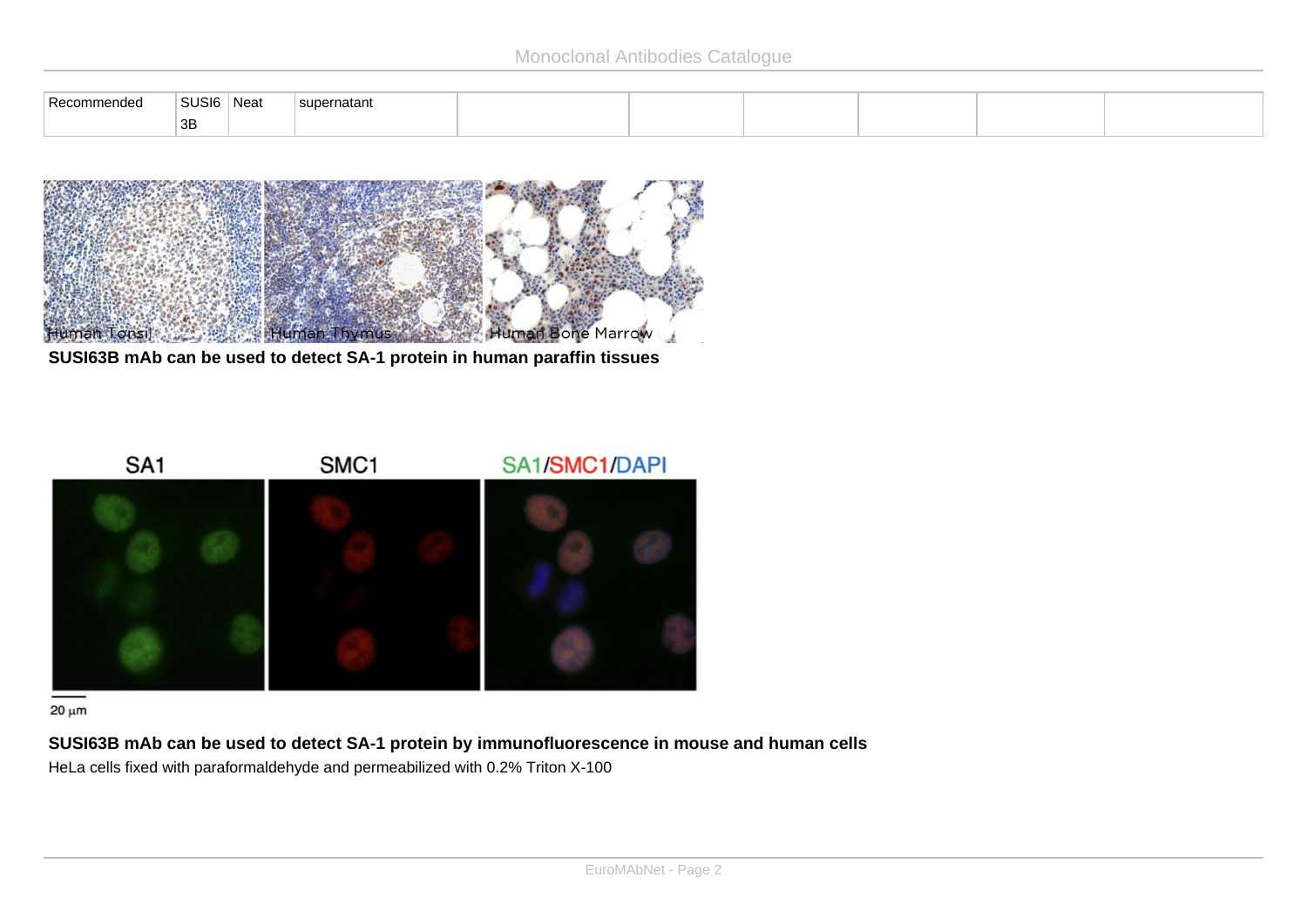Monoclonal Antibodies Catalogue

| <b>WB Techniques</b>              | <b>Clone</b>      | <b>Dilution</b>          | <b>Antibody concentration</b> |               | <b>Positive control</b> | <b>Negative control</b> | <b>Expected MW</b> | <b>Observed Mw</b> | <b>Positivity in other species</b> |
|-----------------------------------|-------------------|--------------------------|-------------------------------|---------------|-------------------------|-------------------------|--------------------|--------------------|------------------------------------|
| <b>Western Blotting</b>           |                   |                          |                               |               |                         |                         |                    |                    |                                    |
| Recommended                       | SUSI63B Neat      |                          | supernatant                   |               | Hela cell line          |                         | 144kDa             | 144kDa             |                                    |
| <b>Immunoprecipitation</b>        |                   |                          |                               |               |                         |                         |                    |                    |                                    |
| Testicle<br>Spleen<br><b>TEST</b> | Colo205<br>Jurkat | 245<br>180<br>135<br>100 | HELA                          | MOLT4<br>MCF7 | HEK-mSA.1<br>RAW        |                         |                    |                    |                                    |
| $\lambda$                         |                   |                          | SUSI 63B                      |               |                         |                         |                    |                    |                                    |

**SUSI63B mAb is able to detect endogenous mouse and human SA-1 protein by WB.** LANES

Lane 1 Human spleen  $(100ug) (+)$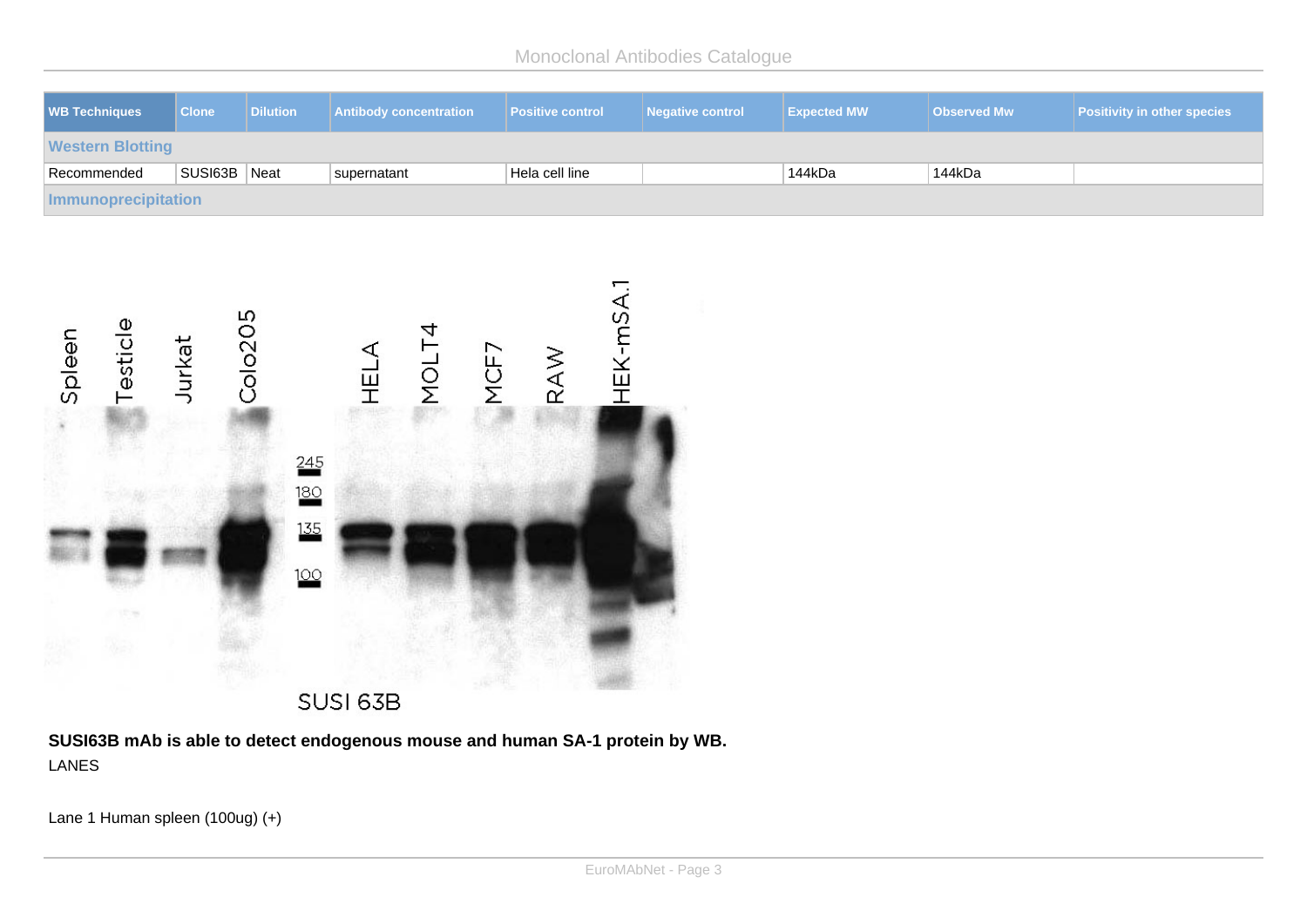Lane 2 Human testicle  $(100u) (+)$ Lane 3 Jurkat cell line  $(100ug) (+)$ Lane 4 Colo205 cell line  $(100ug) (+)$ Lane 5 HeLa cell line  $(100u) (+)$ Lane 6 Molt-4 cell line  $(100u) (+)$ Lane 7 MCF-7 cell line  $(100ug) (+)$ Lane 8 RAW cell line  $(100ug) (+)$ Lane 9 HEK-mSA-1 transfected cells (10ug) (+)

| <b>FLOW CYTOMETRY Clone</b> |         | <b>Dilution</b> | <b>Positive control</b> | <b>Negative control</b> | <b>Type of fluorocrom</b> |
|-----------------------------|---------|-----------------|-------------------------|-------------------------|---------------------------|
| <sup>⊦</sup> Recommended    | SUSI63B |                 |                         |                         |                           |

siControl